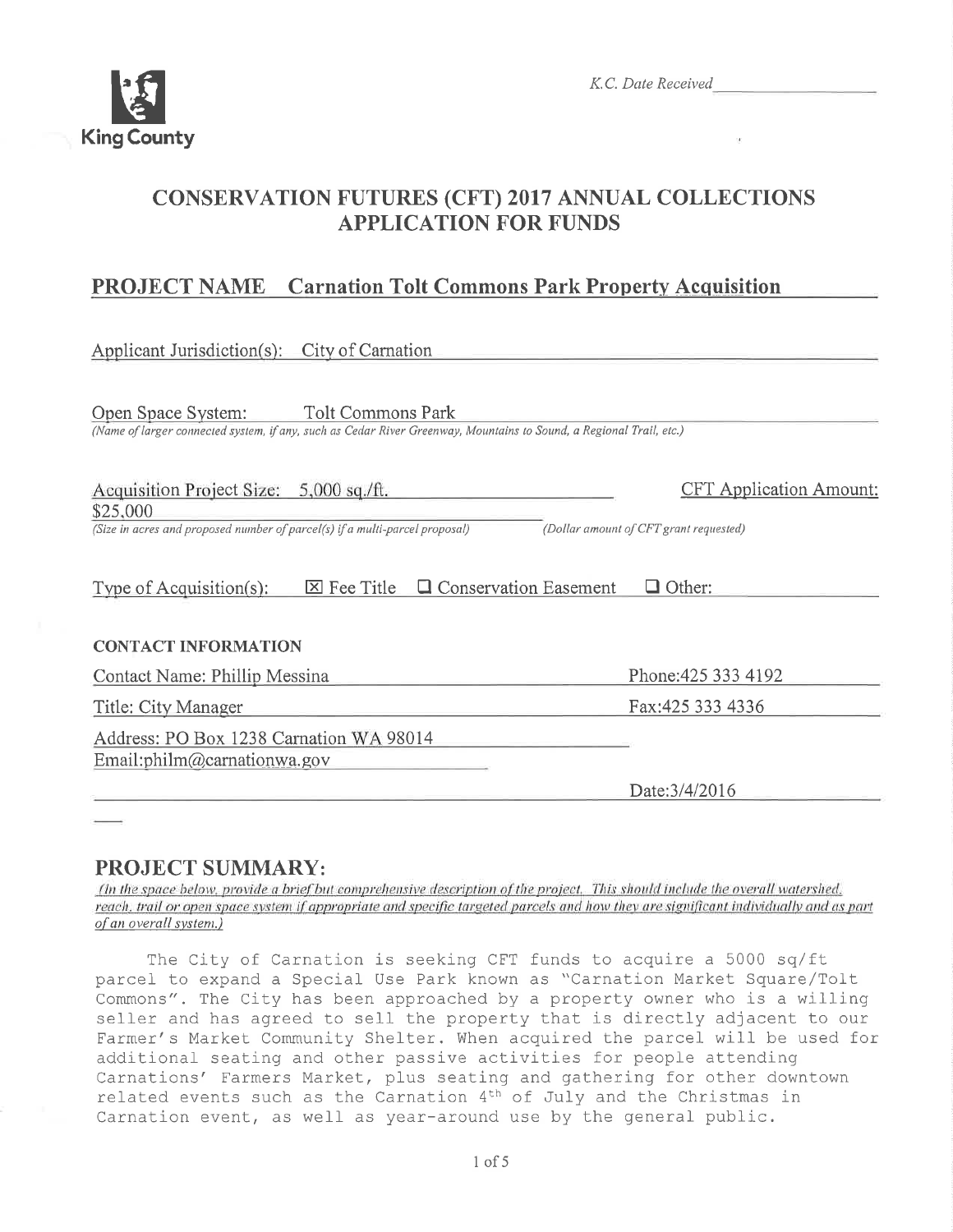### 1. OPEN SPACE RESOURCES

Please review the attached evaluation criteria. For the proposed acquisition parcel(s), please mark those criteria that apply and thoroughly, yet succinctly, describe in the space below how the proposed acquisition satisfies each marked criteria. Please clearly describe how these criteria might be met at a landscape level, and how they apply to individual parcels. If restoration is part of the plan, please briefly describe the current condition and the hoped for restored condition that is the goal of the acquisition.

- $\Box$  A. Wildlife habitat or rare plant reserve  $\Box$  E. Historic/cultural resources
- 
- 
- 
- 
- $\Box$  B. Salmon habitat and aquatic resources  $\boxtimes$  F. Urban passive-use natural area/greenbelt
- $\Box$  C. Scenic resources  $\Box$  G. Park/open space or natural corridor addition
- $\Box$  D. Community separator  $\boxtimes$  H. Passive recreation opportunity/unmet needs

This project will add a 5,000 sq/ft parcel to the Tolt Commons Park that. will be used as park and open space. Acquisition of this parcel will allow Carnation to expand passive uses such as seating and gathering space in our historic downtown core. The acquisition of this parcel is important as Carnation is experiencing significant residential growth. We have also seen a resurgence of interest in our commercial downtown properties. It is imperative that Carnation purchase this parcel so that it does not get developed. Currently the parcel in question is a vacant lot surrounded by chain link fence.

#### 2. ADDITIONAL FACTORS

For the **proposed acquisition parcel(s)**, please mark all criteria that apply and thoroughly, yet succinctly, describe in the space below how the proposed acquisition satisfies each marked criteria.

- $\Box$  A. Educational/interpretive opportunity
- $\boxtimes$  B. Threat of loss of open space resources
- $\boxtimes$  C. Ownership complexity/willing seller(s)/ownership interest proposed
- $\Box$  D. Partnerships Describe any public or private partnerships that will enhance this project
- $\boxtimes$  E. Is the property identified in an adopted park, open space, comprehensive, or community plan?
- $\Box$  F. Transferable Development Credits (TDC) participation

Additional Factors: There are fewer empty parcels of developable land in the downtown area. Failure to obtain this parcel will create a serious impediment to completing the Tolt Commons Park. The property owner is a willing seller and has agreed to sell at the assessor's valuation of \$45,000. The Tolt Commons Park is identified in the City's Parks Plan (2009), the Comprehensive Plan (2015) and in the ToIt Avenue Action PIan (2011) and in the Tolt Avenue Central Business District Improvements (2015-2018).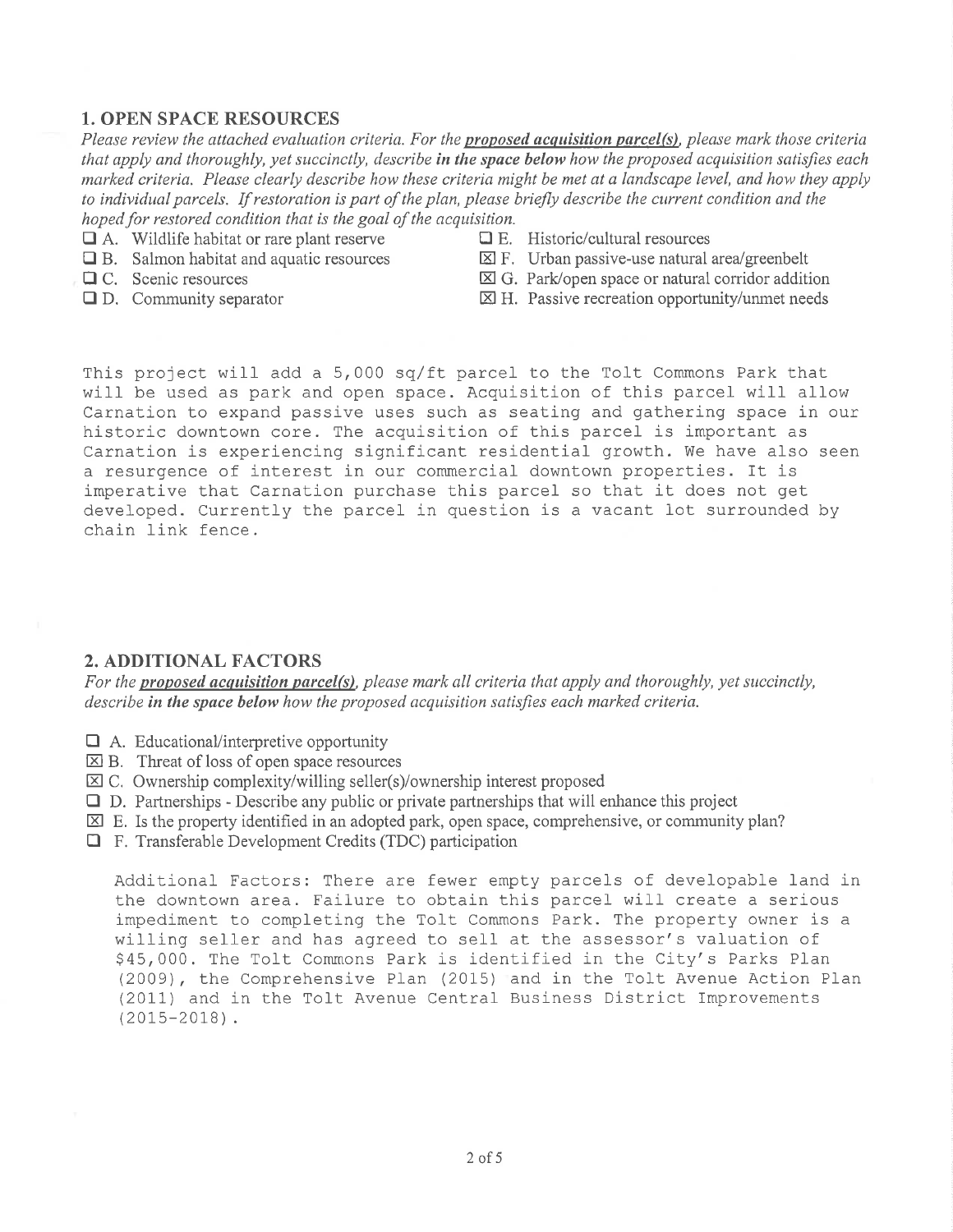### **3. STEWARDSHIP AND MAINTENANCE**

How will the property be stewarded and maintained? Does the property lend itself to volunteer stewardship opportunities? How will ongoing stewardship and maintenance efforts befimded?

Stewardship & maintenance: The property will become another piece in the city's Tolt Commons Park project. The chain-link fence will be removed and the parcel landscaped. City staff will maintain the Park.

### 4. PROJECT BUDGET

| 1) TOTAL CFT APPLICATION AMOUNT <sup>a</sup> | CFT: \$25,000 |
|----------------------------------------------|---------------|
| 2) TOTAL PEL APPLICATION AMOUNT <sup>b</sup> |               |

 $\alpha_A$ llowable CFT acquisition costs (Ordinance 14714): The disbursement of funds shall be made only for capital project expenditures that include costs of acquiring real property, including interests in real property, and the following costs: the cost of related relocation of eligible occupants, cost of appraisal, cost of appraisal review, costs of title insurance, closing costs, pro rata real estate taxes, recording fees, compensating tax, hazardous waste substances reports, directly related staff costs and related legal and administrqtive costs, but shall not include the cost of preparing applications for conservation futures funds.<br><sup>b</sup>King County projects only, if applicable.

#### Estimation of property value:

Briefly note how land values have been estimated (i.e., appraisal, property tax assessment, asking price, letter of value or other means).

Land value has been estimated based on the assessor's 2015 valuation of \$45,000.

| <b>PROJECT COSTS</b>                                   | ESTIMATED DOLLAR AMOUNT OR RANGE |
|--------------------------------------------------------|----------------------------------|
| Total property interest value                          | 45,000                           |
| Title and appraisal work                               | 2,000                            |
| Closing, fees, taxes                                   | 2,500                            |
| Relocation                                             |                                  |
| Hazardous waste reports                                |                                  |
| Directly related staff, administration and legal costs | 500                              |
| Total Project Costs (CFT and other funds)              | \$50,000                         |

| <b>MATCHING FUNDS: Existing Sources</b><br>(CFT can only provide a maximum of 50% of anticipated<br>project costs) | <b>DATE</b><br>(Expended or Committed) | <b>DOLLAR AMOUNT</b><br>(Expended or Committed) |
|--------------------------------------------------------------------------------------------------------------------|----------------------------------------|-------------------------------------------------|
| City of Carnation Park Impact Fees                                                                                 | 2017                                   | \$25,000                                        |
|                                                                                                                    |                                        |                                                 |
|                                                                                                                    |                                        |                                                 |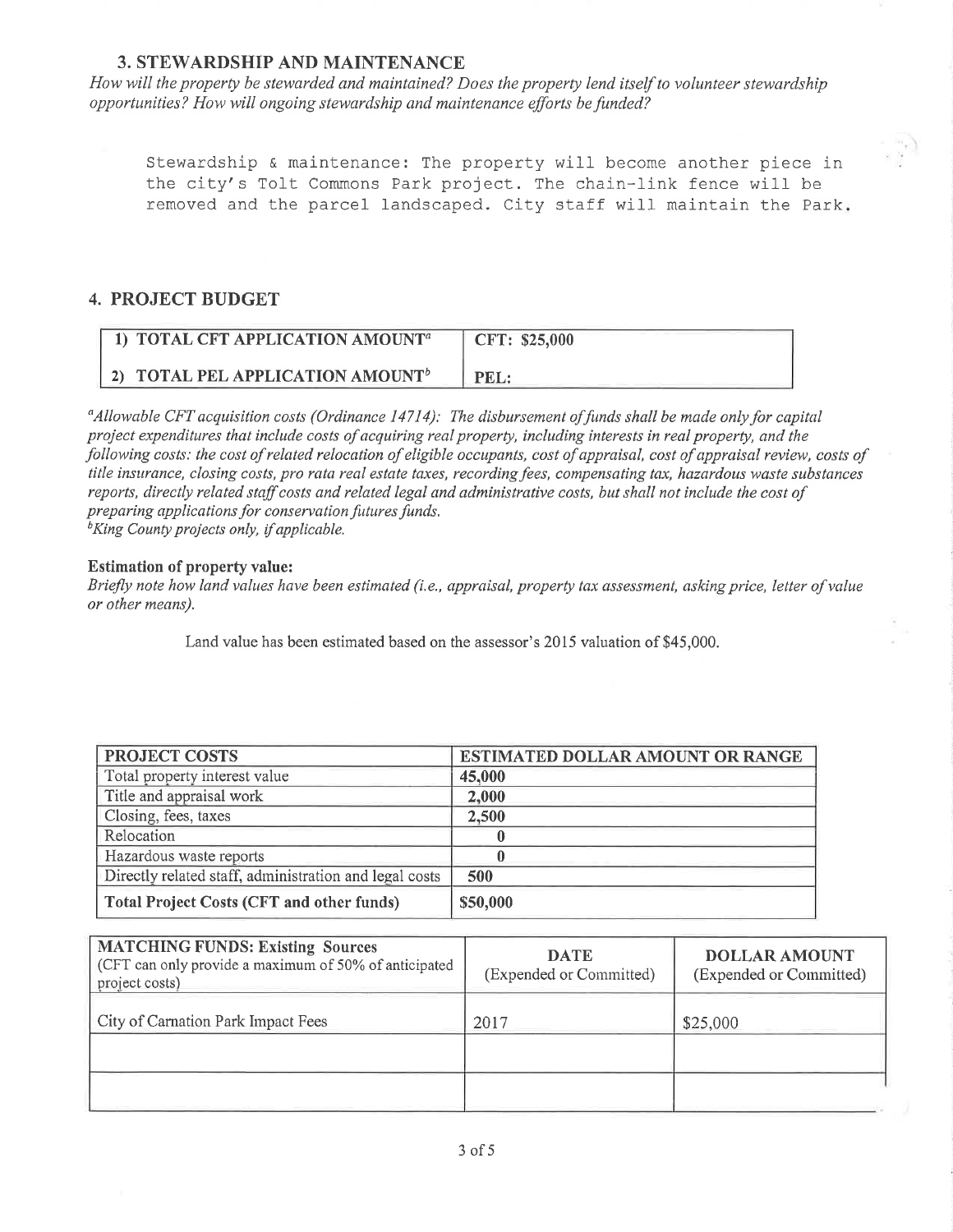| <b>Total CFT Funds Previously Received</b><br><b>This Project</b>             |  |
|-------------------------------------------------------------------------------|--|
| <b>Total Matching Funds and Past CFT Funds</b><br><b>Currently Identified</b> |  |
| <b>Unidentified Remaining Match Need</b>                                      |  |
|                                                                               |  |

Unidentified remaining match need: What funds are anticipated and what is the time frame? Please briefly discuss how the unidentified remaining match need above will be met.  $N/A$ 

## 5. IN-KIND CONTRIBUTIONS FROM PARTNERSHIPS

 $N/A$ 

| <b>Brief Activity Description</b> | Dollar Value of<br>In-kind<br>Contribution | <b>Status</b><br>(Completed or Proposed) | <b>Activity Date Range</b><br>(Completion Date or Proposed<br>Completion Date) |
|-----------------------------------|--------------------------------------------|------------------------------------------|--------------------------------------------------------------------------------|
|                                   |                                            |                                          |                                                                                |
|                                   |                                            |                                          |                                                                                |
|                                   |                                            |                                          |                                                                                |
| <b>TOTAL</b>                      |                                            |                                          |                                                                                |

## 6. ATTACHED MAPS (Two maps are now required: 1) site map and 2) general location map; you may also include one additional map, aerial photo or site photo)

 $8\frac{1}{2} \times 11$ " maps are preferred, but 11 x 17" is acceptable if folded and hole-punched for insertion into a three-ring binder.

Site Map that shows the following:

- Each parcel proposed for acquisition in yellow or distinct shading and an indication of any parcel proposed for less than  $\bullet$ fee simple acquisition, such as a conservation easement;
- Location of any proposed development to the site such as parking, trails or other facilities;  $\bullet$
- Location of any proposed site restoration;  $\bullet$
- Existing adjacent public (local, state or federal) parks or open spaces labeled and shown in dark green or distinct  $\bullet$ shading.

**Location Map that shows the following:** 

- Other permanently protected open spaces (private, non-profit, institutional, etc.) shown in light green or distinct shading;  $\bullet$
- Major water courses such as creeks, rivers, lakes or wetlands;  $\bullet$
- Major roads, arterial roads or regional trails.  $\bullet$
- Map scale: This map should show approximately a ten-mile radius around the proposed acquisition(s).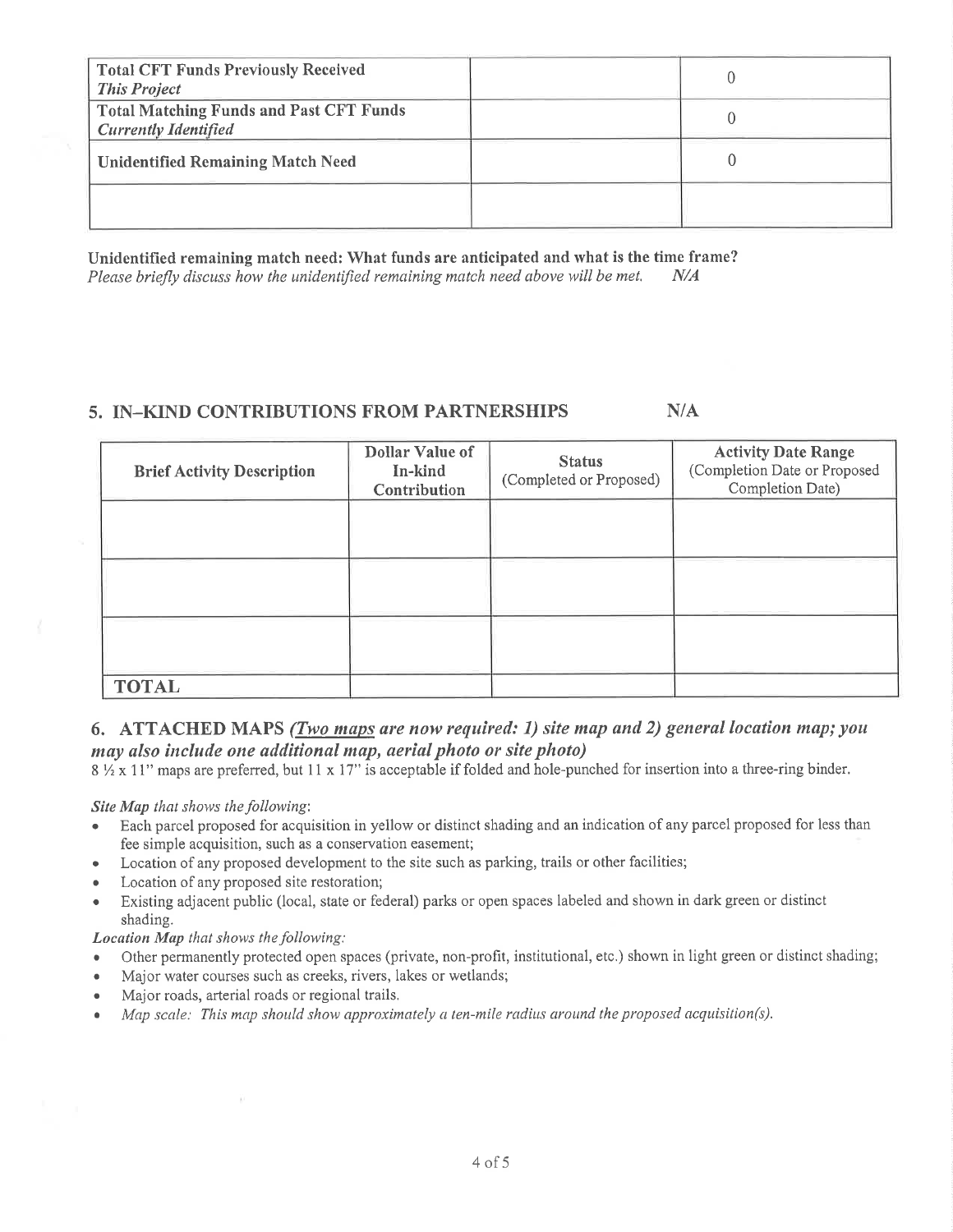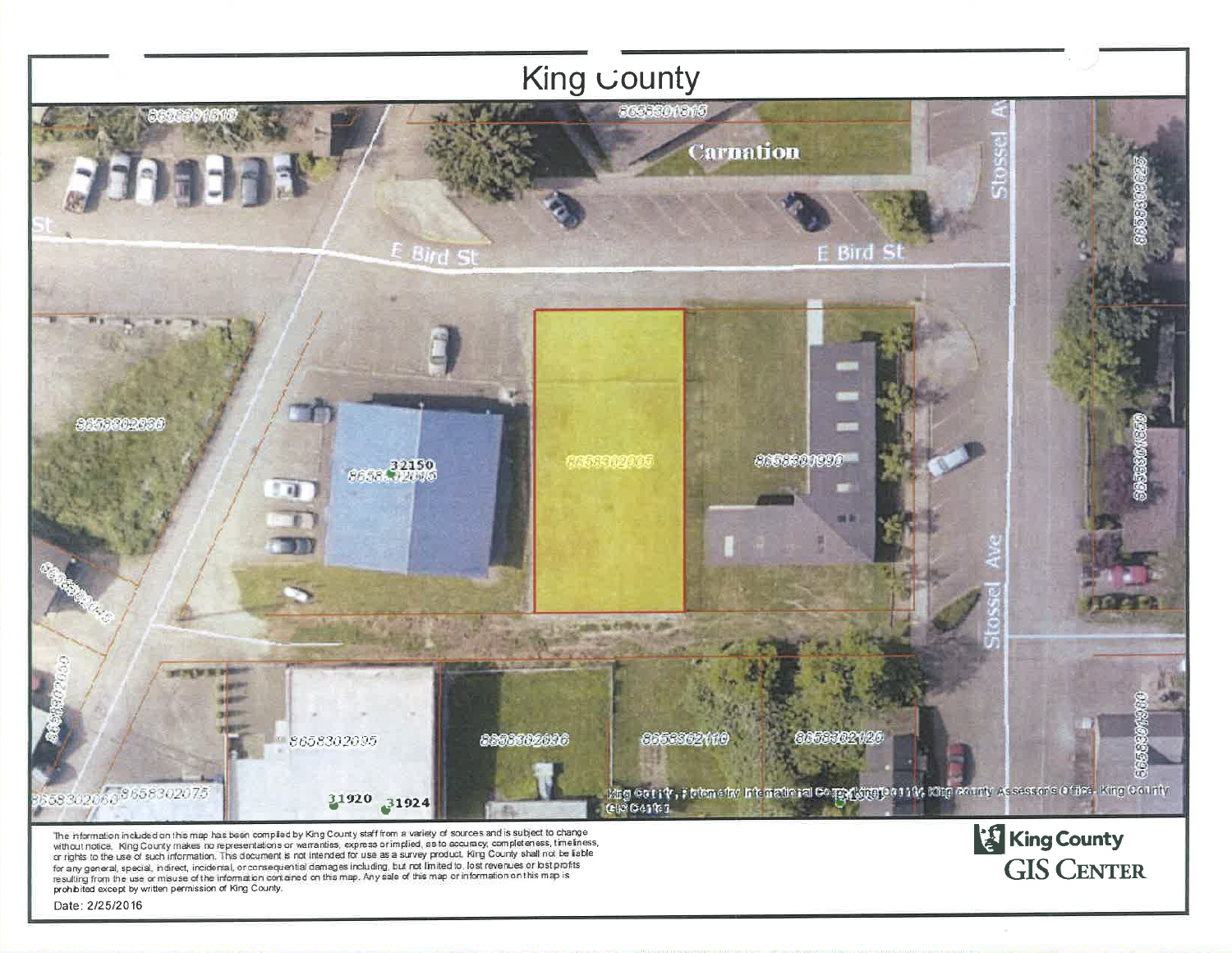# Bird Street Wayfinding Dias ... m (1 of 1)



February 2013